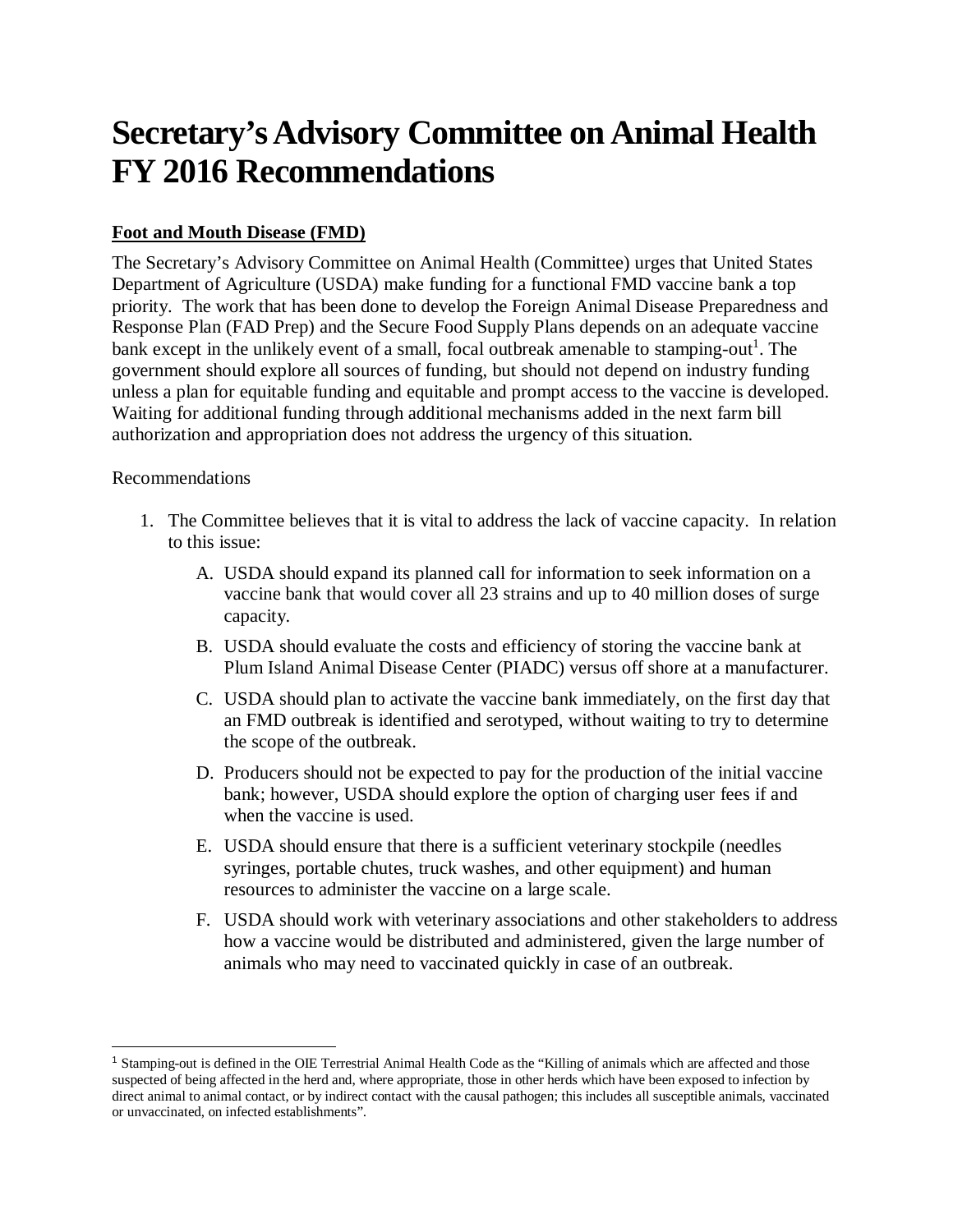- 2. Response plans should maximize the preservation of valuable genetic and protein sources through mitigation of the impact of an outbreak, should one occur before the vaccine bank is fully functional:
	- A. Incident Command should prioritize actions that will minimize the spread of the disease, utilizing the concepts laid out on the secure food supply plans.
	- B. The USDA Animal and Plant Health Inspection Service (Agency) should consider allowing the slaughter of animals in exposed areas in processing plants.
		- i. The Agency should assess:
			- 1) Whether there is sufficient information on the risks of transmission through muscle meat in the susceptible species;
			- 2) The inactivation temperature of the virus and whether normal rendering procedures are sufficient to prevent transmission; and
			- 3) The measures necessary to avoid the spread of the virus while the animals are transported from the farm to the processors.
		- ii. If there is insufficient information to properly assess the risks at this time, the Agency should work with stakeholders to fill those gaps.
	- C. The Agency should identify and implement the measures necessary to allow laboratories to electronically message both positive and negative results to appropriate state and federal agencies. The Agency should identify and implement the measures necessary to ensure that both positive and negative results are communicated to the producer and/or attending veterinarian in an appropriate timeframe.
	- D. The Agency should work with responders and stakeholder to prepare for control and response activities necessary in an outbreak.
		- i. The Agency should work with states to determine the human resources necessary for vaccination, depopulation, disinfection and other control activities.
		- ii. The Agency should work with stakeholders to ensure that emergency response plans address issues such as personnel, public safety, traffic control, and equipment to handle the animals, and other logistical challenges to both vaccination and animal movement during an outbreak.
		- iii. The human health and environmental impacts of disposing of euthanized animals will differ based on factors such as the water table, soil types, etc. USDA should work with state agencies and private stakeholders to determine what disposal options would be available in each region and work with emergency managers to create and identify locations locally and have the appropriate Agency permitting in place, if possible.
		- iv. Options for the preservation of valuable genetics and germplasm should be explored.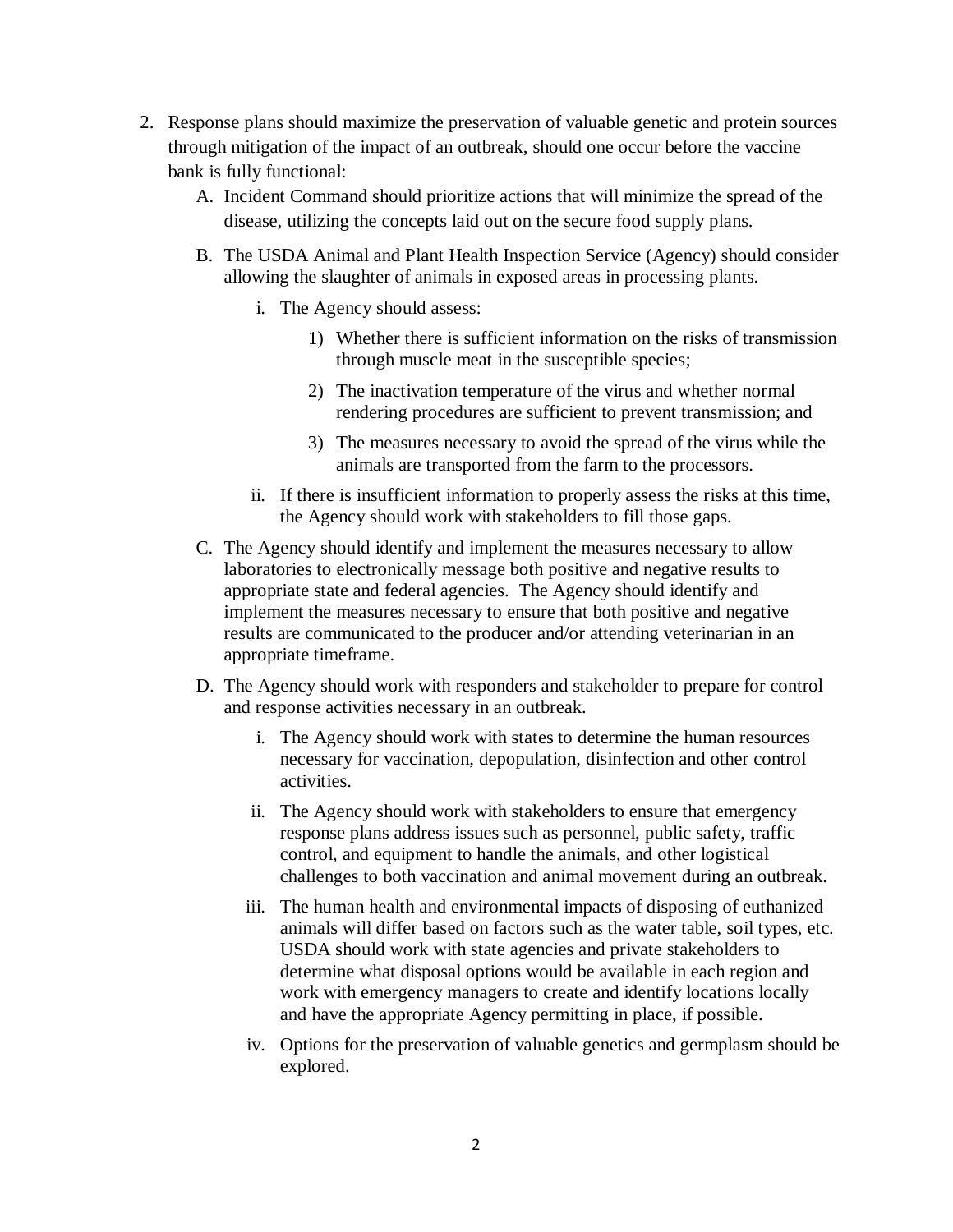- v. Mental health of farmers, veterinarians, vaccine or euthanasia teams, disinfection teams and local residents should be addressed. USDA should reach out to state, local and federal agencies with expertise and resources to address these issues.
- E. The Agency should consider welfare of animals on both infected and uninfected farms through:
	- i. Working with stakeholders to develop plans for providing feed to animals – both susceptible and non-susceptible – in case of a stop movement order.
	- ii. Making use of humane methods a top priority if stamping out is practiced.
	- iii. Identifying measures producers can take to reduce the severity of the disease in infected animals in case a large-scale outbreak occurs before widespread vaccination is an option. The Agency should research both conventional and non-conventional animal health measures that would promote both animal welfare and continued agricultural production during an extended outbreak.
- 3. The Committee recommends that the USDA focus on prevention of FMD, including:
	- A. The Agency should identify measures producers can take to prevent the spread of the disease, and provide education and outreach to producers on these option.
	- B. Consider facility design (e.g., extensive versus intensive), and the role this plays in the epidemiology of FMD, and its impact on how control measures are applied.
	- C. Prevent the importation of the disease with live animals or fresh livestock products.
	- D. Identify and educate producers on biosecurity measures.
	- E. Analyze recent animal disease outbreaks, such as the Porcine Epidemic Diarrhea (PED) outbreak in swine, to identify how viruses may be transmitted in different animal agricultural systems, and the steps that could be taken to reduce the risks of transmission.

## **FMD Vaccine Strategy**

- **1. What animal or animal product movements should be subject to "stop movement" orders by State Officials or Federal Order at time zero of an outbreak?**
- **2. What animal or animal products should be allowed to move at time zero of an outbreak?**
- **3. What Secure Food Supply Plan is priority to implement?**
- **4. If vaccine is to be used, what priority for vaccine use? Suppressive vaccination strategy (e.g., control the outbreak in focal region) or protective vaccination strategy (e.g., protect breeding animals or milking cows) for vaccinate to live strategy?**
- **5. Does the Committee have any specific recommendations regarding the initial movement and control activities for an FMD outbreak?**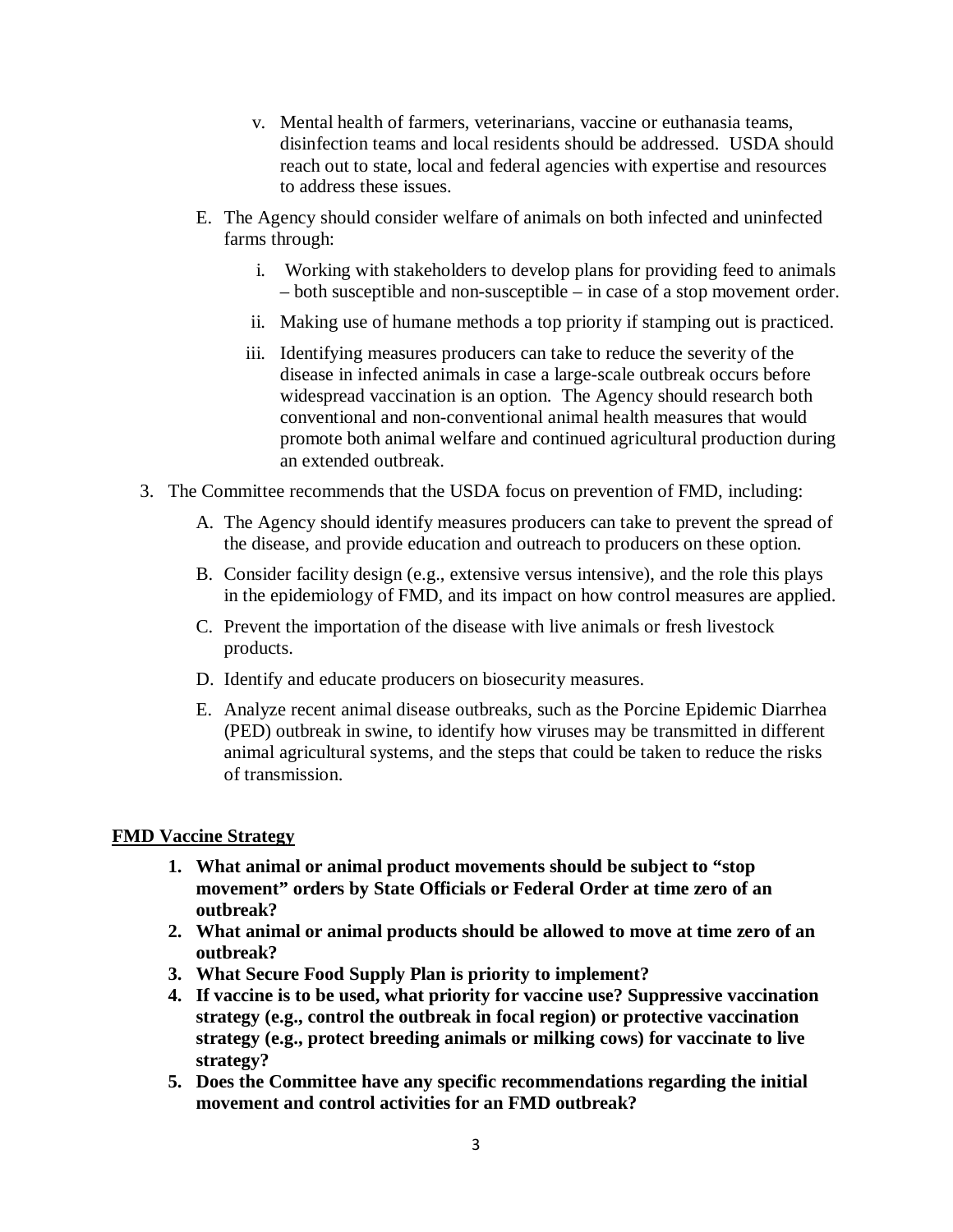#### **6. Does the Committee have any specific recommendations regarding the "USDA APHIS Classification of Phases and Types of a FMD Outbreak and Response"?**

Recommendations

- A. Questions 1 and 5
	- i. The Committee believes it would be justified to stop new animal and product movements at time zero for the time it takes to type the outbreak and initiate the emergency plans and Secure Food Supply plans could be put into motion.
	- ii. The Committee recommends that animals and animal products in transit should be sent to intended destination or returned to original premises
	- iii. Since the state has authority over quarantine and stop movement, state plans and exercises should be developed and shared. USDA should facilitate coordination of state and stakeholder emergency planning.
	- iv. The effectiveness of a response is tied to the ability to quickly find animals.
- B. Question 2
	- v. Animal and animal product movement should be considered within the context of the risk of moving such products.
	- vi. Risk assessments have been done for some of the Secure Food Supply plans.
- C. Question 3
	- vii. The Committee believes that, in an outbreak situation, all of the Secure Food Supply plans would need to be implemented simultaneously and one should not be prioritized over another.
- D. Question 4
	- viii. The priority for vaccination should be the decision of the incident command to minimize expansion of the outbreak and preserve genetics and protein.
		- ix. Vaccination strategy may be dependent on the volume of vaccine available.
- E. Question 6
	- x. The scenario of how to handle animals that are recovering prior to disposal or vaccination has not been addressed in the plan.
	- xi. Immunologists need to determine how to handle animals that have been infected and recovering. Animal welfare concerns need to be considered even if the animals are no longer infectious and would not contribute to the spread of the outbreak.
	- xii. All of the appropriate strategies listed in Type 2-5 rely on vaccination, and cannot be implemented without an adequate vaccine bank.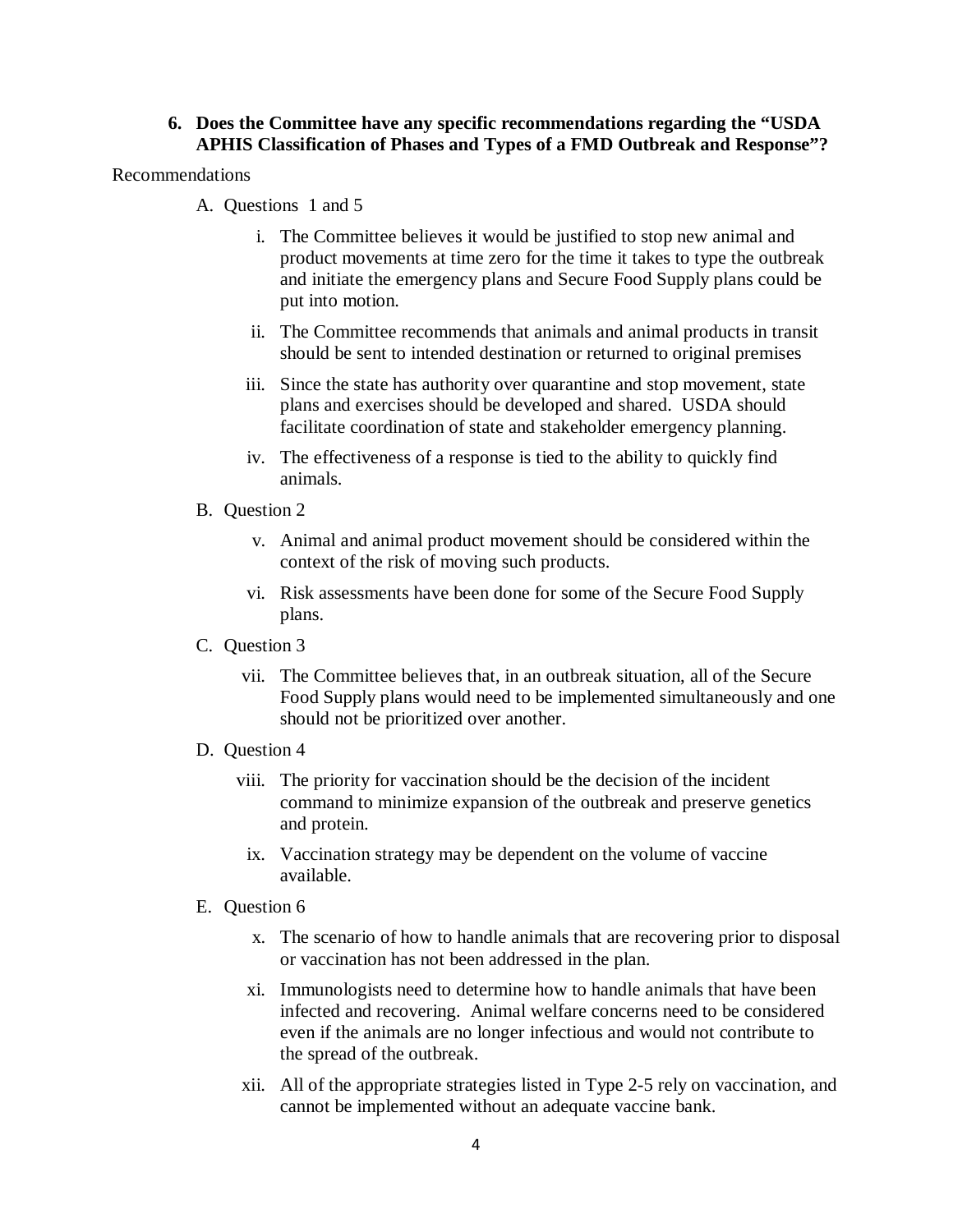xiii. Wildlife infection is not addressed in the phases and types document, and should be considered in the typing of the outbreak.

#### **Chronic Wasting Disease Program**

The Committee recommends that the USDA consider the impacts on free range cervids, hunting operations, and environmental interests in developing policies and programs addressing Chronic Wasting Disease (CWD) in farmed cervids. The appropriate state agencies with authority over the farmed cervids should be consulted in the program evaluation and, if appropriate, the program revision.

Recommendation:

• The Committee encourages the Agency to complete internal program evaluation and to take into consideration epidemiological information from positive herds to determine if necessary to revise or refine the control program.

#### **One Health**

#### *Best methods to work with traditional and non-traditional Agency (APHIS) stakeholders*

#### **USDA requests that the Committee provide feedback on the following question: What are preferred methods of outreach to traditional industry and non-traditional stakeholders to both identify and address One Health issues of mutual concern?**

Recommendations

- 1. One Health needs to fully incorporate public health, animal health (domestic and wildlife) and the environment. USDA needs to consider all of these aspects of One Health as they consider programs and activities, and develop working relationships with the other One Health stakeholders. The Committee recommends the following steps within the government:
	- A. The Agency should fulfill its animal health mandate by advocating for animal health in their interactions with these other stakeholders.
	- B. The Agency should use its expertise in animal health to promote the development of goals and objectives that are mutually beneficial for the producers and the agencies for any on-farm activities.
	- C. USDA should consider establishing a joint federal advisory committee that would advise Health and Human Services (HHS), Environmental Protection Agency (EPA), Department of Interior, and other USDA agencies on One Health issues.
	- D. USDA should actively engage the appropriate state, tribal, and federal agencies (e.g., public health, wildlife, and environment) in a regular One Health discussion about priorities and resources.
	- E. USDA should ensure that imported products are being held to the same standard as domestic producers on these issues, including providing support for inspections.
- 2. The One Health initiative, with USDA's interest in exploring non-regulatory approaches, provides a positive platform for developing communications and relationships with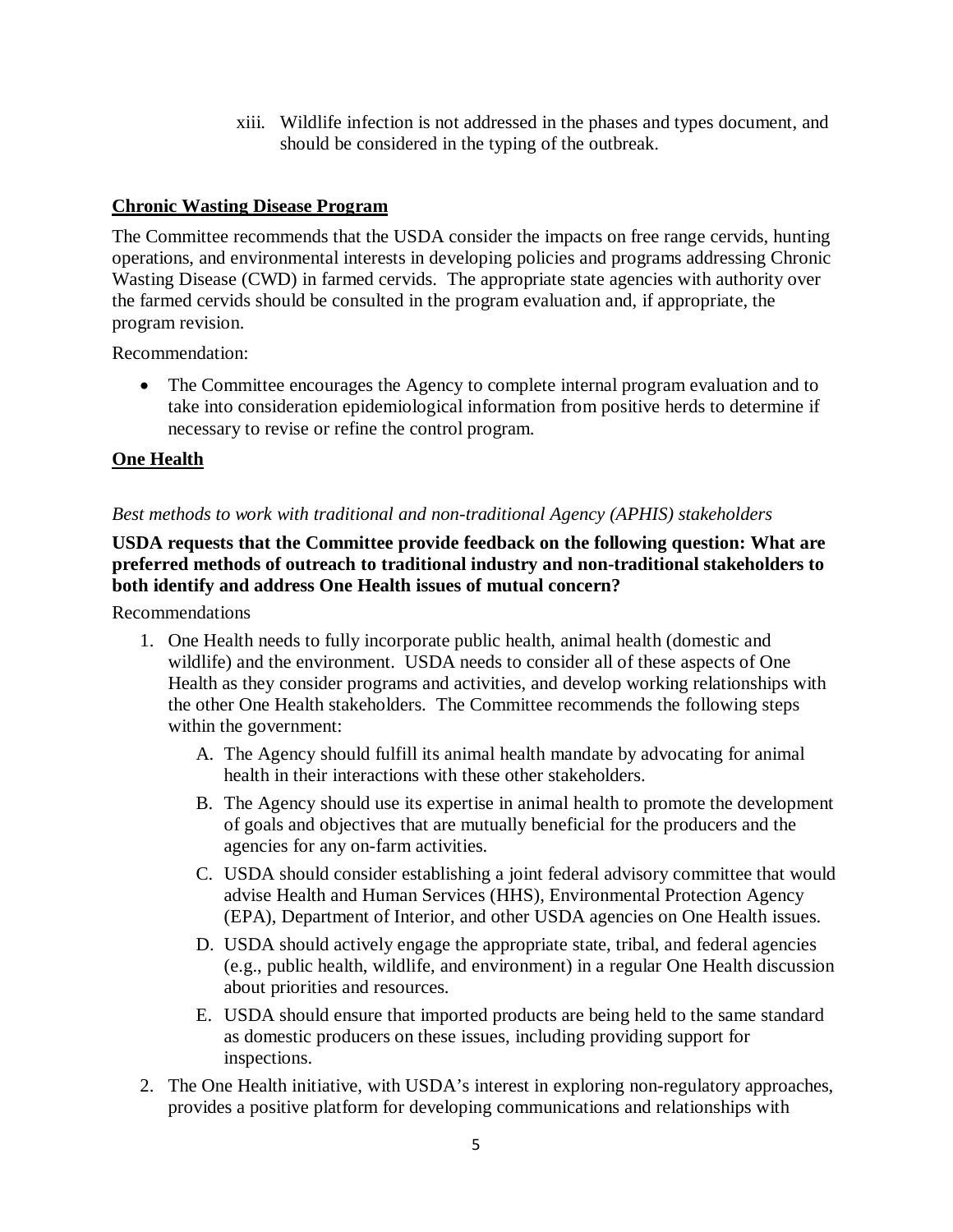producers. The Committee recommends the following actions to improve outreach to producers:

- A. Attend venues where non-traditional stakeholders are attending, including organic conferences and hobby producer events.
- B. Identify entities and individuals who already have relationships and are trusted by producers (e.g., veterinarians and Extension agents) to act as liaisons. As part of this, the Agency could consider developing information pieces that are jointly branded with states, universities, or Extension.
- C. Identify activities that provide value to the producer as well as promoting One Health initiatives.
- D. Work with businesses, such as feed dealers and farm supply stores, to distribute information.
- E. Work with national, state, species, specialty, and holistic veterinary medical associations to build communication channels.
- F. Work through commodity groups' to communicate with conventional producers.
- 3. Emergency planning is a high priority for One Health activities.
	- A. Continue development and expansion of secure food supply plans.
	- B. Continue and expand emergency exercises in cooperation with state agencies, producers, and other stakeholders.
- 4. The USDA should track and report progress on One Health issues both within the Agency and beyond.
	- A. Consider benchmarking progress on the concepts being incorporated by USDA via National Animal Health Monitoring Systems (NAHMS), e.g., nontraditional stakeholder outreach, One Health.
	- B. Identify educational initiatives that promote One Health concepts in medical schools, public health schools, veterinary schools, and environmental biology programs.
- 5. The Cooperative Extension Service can play an important role in building awareness and improving communication channels with both producers and consumers. USDA should prioritize funding Extension and support measures to encourage state and county-level funding.

#### **Scrapie Program**

**The Agency asked the Committee to provide recommendations on novel strategies for increasing producer and veterinarian submission of mature sheep/goats that die on**‐**farm and mature sheep/goats that are slaughter on**‐**farm and to develop strategies for increasing producer and veterinarian reporting of mature sheep/goats that have scrapie signs.**

Recommendations:

1. To increase the submission of samples from mature sheep and goats that die on farm or are slaughtered on farm, the Committee recommends that USDA: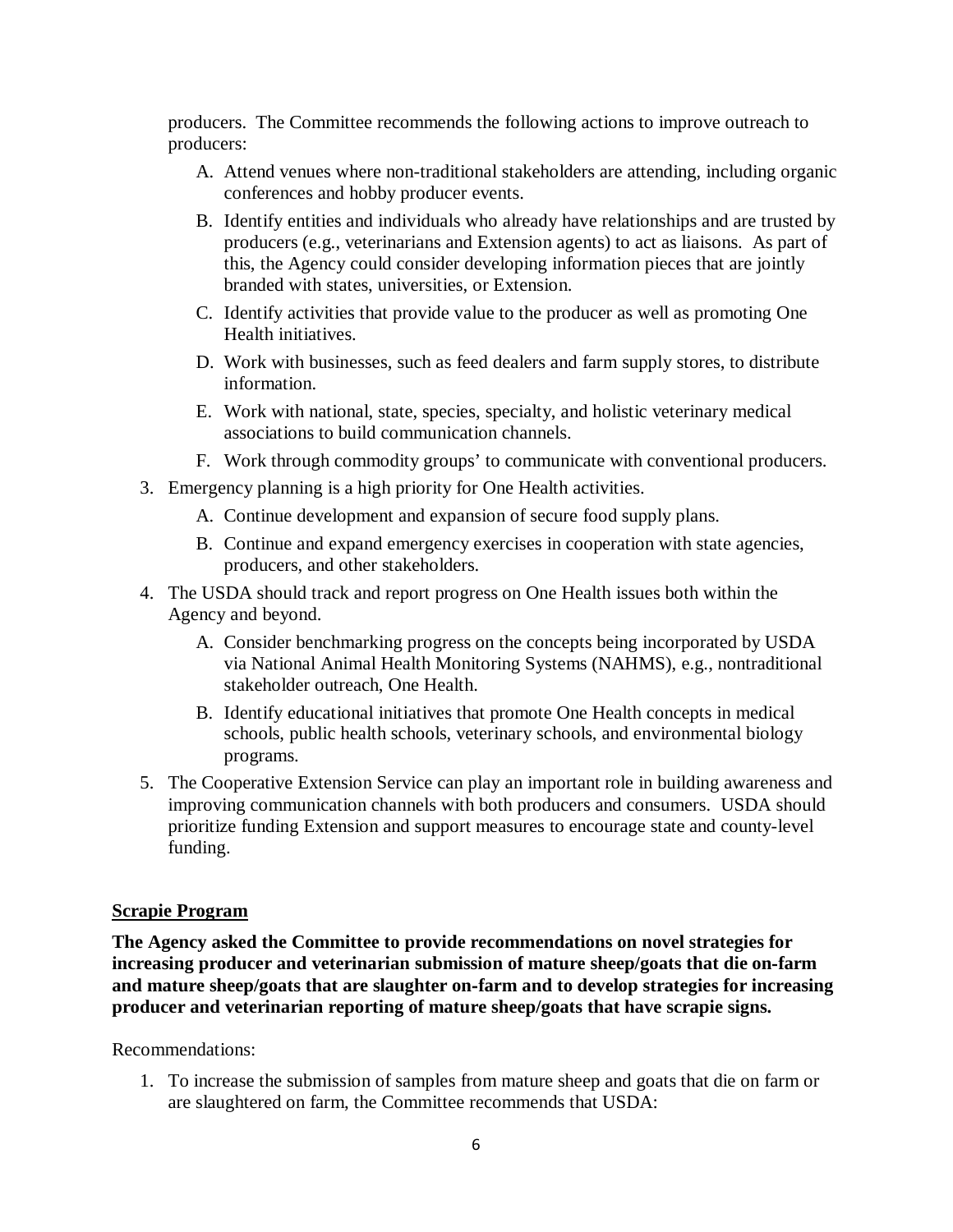- a. Address producers' concerns in its messaging. Specifically, the Agency should clearly inform producers that there is a live test option; that if an animal is found to be positive, the Agency will offer free genetic testing of the whole herd and only selectively depopulate those animals who are susceptible to scrapie; and that the Agency will indemnify producers for depopulated animals at market rates.
- b. Work with intermediaries, such as cooperative extension personnel and 4-H agents
- c. Make it easier to obtain the shipping boxes. One option would be to send a box to producers when they obtain scrapie tags. If that is too expensive or infeasible, consider having boxes available at the county extension service, FSA, and/or NRCS offices.
- d. Improve outreach to goat producers by (1) having informational booths, with shipping boxes available to hand out, at meetings and events for goat owners; and (2) submitting articles to relevant magazines, such as the Goat Rancher.
- e. Identify options for communicating through social media, including in cooperation with Extension's E-extension site.
- f. Provide benefits for certified flocks to encourage producers, such as by publishing a list of tested or certified flocks (with the producer's permission) so that buyers looking for tested stock would be able to identify them more easily.
- 2. To increase producer and vet reporting of mature animals that have scrapie signs, the Committee recommends that USDA:
	- a. Clearly communicate with producers that there is an option for live animal testing, that USDA will pay for genetic testing for the rest of the flock if a positive animal is identified, and that there may be options to keep the animals under quarantine rather than depopulating.
	- b. Consider how to provide incentives for producers to do TSE testing, such as by providing routine nutritional testing at the same time (e.g., selenium, copper, and other elements) so that producers get a benefit from submitting the samples.
	- c. Improve communications with veterinarians to educate them on the scrapie program in general and particularly on the option for testing live animals.
	- d. Work with clinicians at veterinary schools to ensure that they are aware of how to do live animal tests and that the information is provided to the veterinary students.
	- e. Send the results of all tests to the producer and the producer's veterinarian.
	- f. Since few vets specialize in just small ruminants, target outreach through the State Veterinary Medical Associations and by identifying veterinarians who regularly submit small ruminant samples for other lab tests; the latter can be facilitated through the veterinary diagnostic laboratories.
	- g. Work with the state diagnostic labs to encourage producers and veterinarians to submit samples.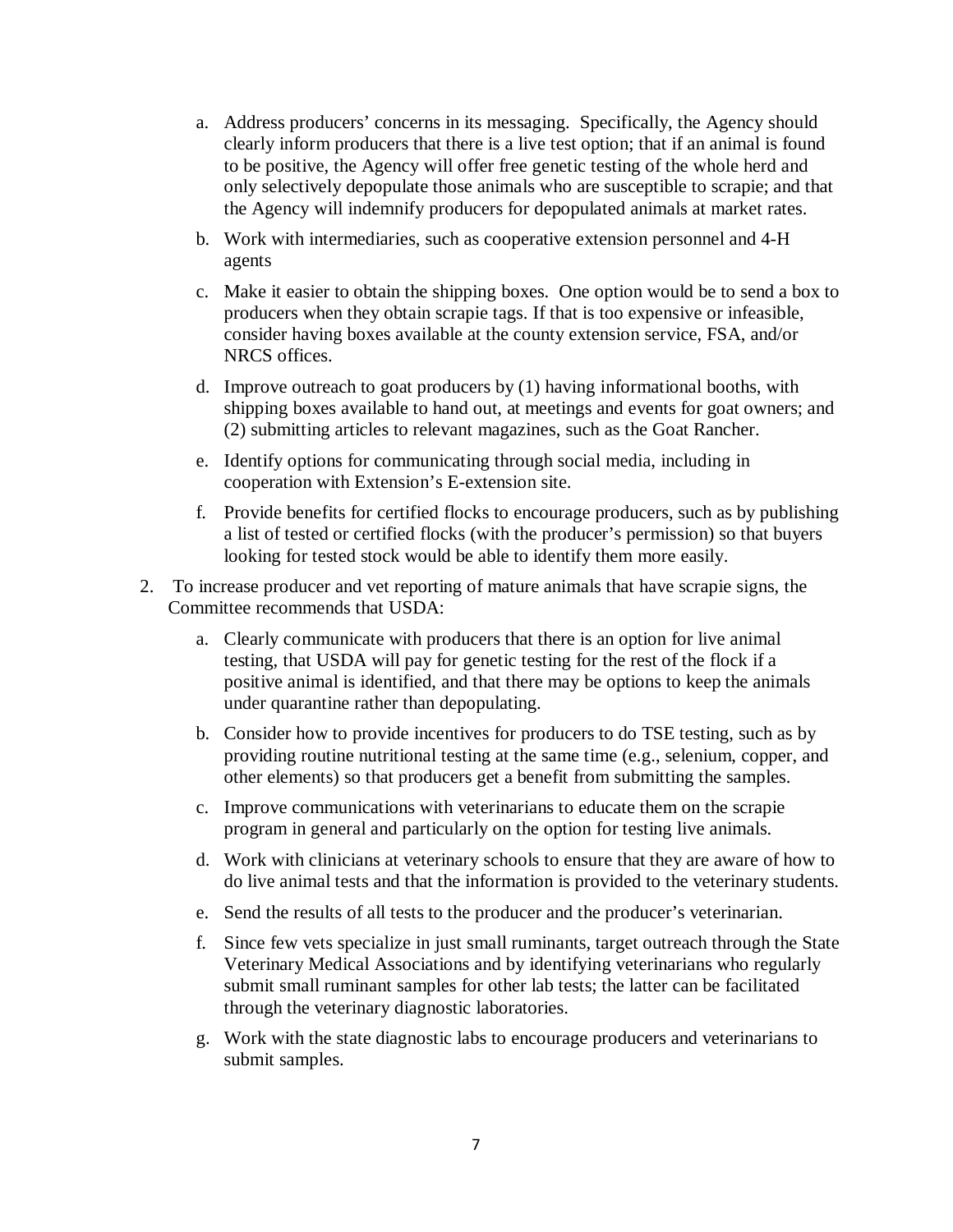h. Continue funding American Sheep Industry (ASI) Association to set up booths at small ruminant meetings and fairs.

# **Antimicrobial Resistance**

**The Agency asked for input from the Committee on the following questions:** 

- **1. What are the Committee's priorities for USDA APHIS Veterinary Services involvement/action in the Global Health Security Agenda** (**GHSA) and antimicrobial resistance (AMR)?**
- **2. What are the Committee's suggestions for obtaining resources to implement USDA AMR Action Plan and GHSA Action Packages?**
- **3. What regulatory or non**‐**regulatory approaches to animal health monitoring for AMR should USDA consider? For monitoring responsible use of the Veterinarian Feed Directive (VFD) as part of veterinary accreditation?**

## Recommendations

The Committee recognizes that some of its recommendations are currently included in the USDA Antimicrobial Resistance (AMR) Action Plan and the National Action Plan, the recommendations below are the priorities that merit particular attention. Failure to fund the USDA AMR Plan severely limits resources for USDA to fully participate in the National Action Plan.

- 1. The Committee urges the USDA to advocate with Food and Drug Administration (FDA) to address the problems posed for minor use species, including sheep, goats, llamas, alpacas, aquatic species, honey bees, and others, by the new restrictions on feed through antibiotics outlined in the revised VFD rule.
- 2. The Committee recommends that the Agency identify existing information and conduct additional scientifically valid research on alternative preventive animal health measures.
	- a. These measures could include facility design, animal density, nutrition, and feed additives that reduce the need for antibiotics. Scientific research, and peer review of results, should be done to demonstrate if these measure are effective and justifiable.
	- b. The Agency should outreach to nontraditional segments of the agricultural industry to identify potential options.
	- c. The Agency should identify any potential AMR implications of these alternatives.
	- d. The Agency should educate producers on these alternatives.
- 3. The Committee urges the Agency to remain involved in the global AMR initiatives. The Agency needs to serve as a voice for American agricultural interests in the discussions. The Agency should also address the threat of AMR globally because of the threat of the global spread of anti-microbial-resistant bacteria and/or genes.